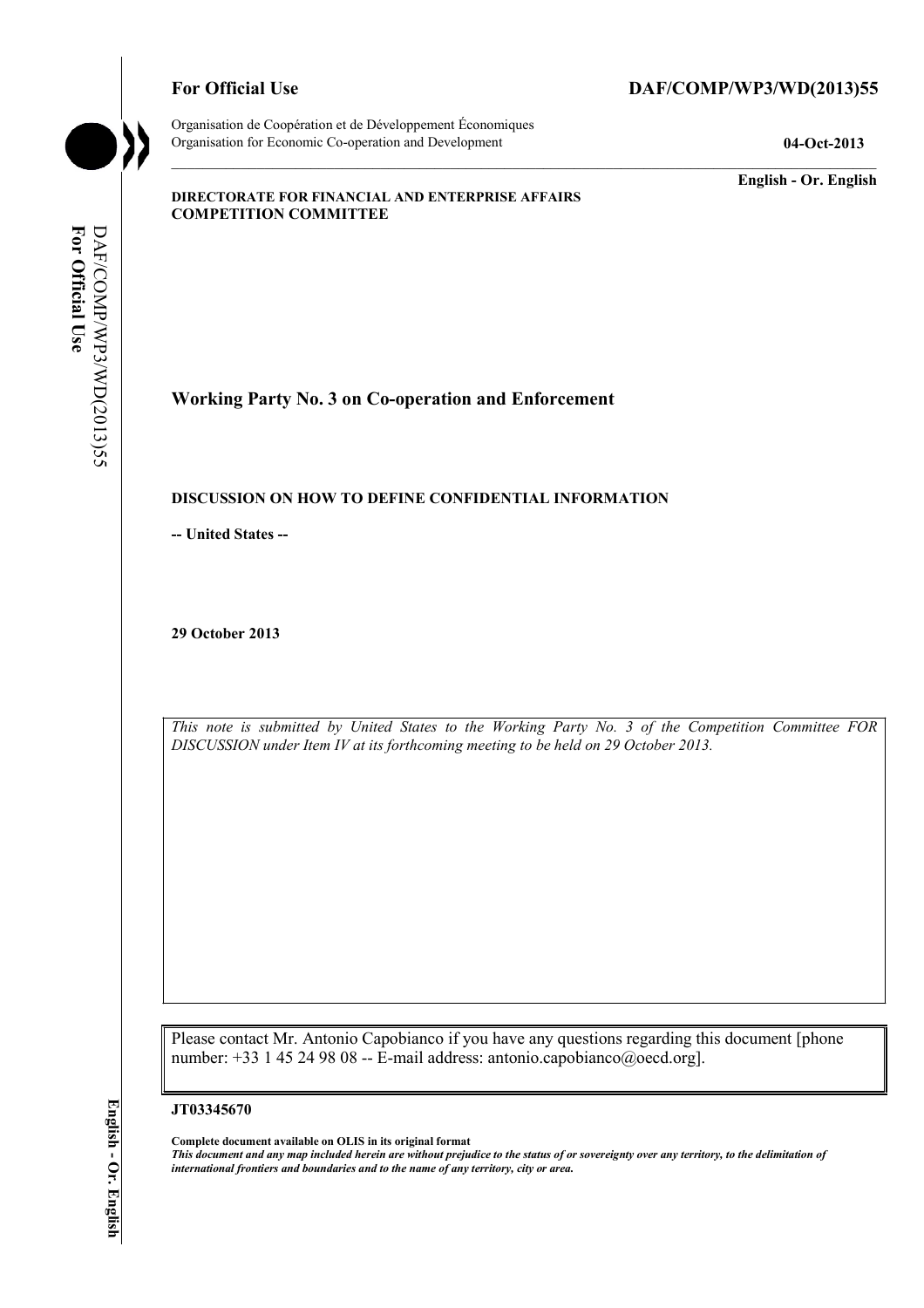DAF/COMP/WP3/WD(2013)55

## **DEFINITION OF CONFIDENTIAL INFORMATION**

#### **− United States −**

#### **1. Confidentiality Overview**

1. Many laws and rules at the federal level address confidentiality and privacy, requiring federal agencies to apply specific confidentiality and privacy protections for the information they receive from individuals, companies, or other governmental bodies. These protections limit the disclosure of certain categories of information and place limits on how certain information can be used. Typically, categories of confidential or private information include trade secrets, legally privileged information, financial information, the existence of law enforcement investigations, and information about individuals.

 "confidential information" in the antitrust context. Instead, various federal statutes, rules, and policies require that the Agencies treat certain information they obtain as confidential and protect it from public 2. The Antitrust Division of the Department of Justice ("DOJ") and the Federal Trade Commission ("FTC") (together, "Agencies") depend on access to sensitive, nonpublic information from businesses and consumers to fulfill the Agencies' missions. No single U.S. federal statute or regulation attempts to define disclosure. Confidential treatment means that the Agencies are limited in whether, to whom, and how they can disclose certain information.<sup>1</sup>

 either the purpose for which it is obtained or the manner in which it is used. The Agencies are required by matters occurring before the grand jury, except as otherwise authorized.<sup>5</sup> In other instances, in both the 3. As a general matter, the treatment of information as confidential by the Agencies will depend on law to treat all information obtained pursuant to the Hart-Scott-Rodino ("HSR") Act,<sup>2</sup> which governs mandatory premerger notification and review, as confidential. The FTC must treat as confidential information obtained pursuant to compulsory process under the Federal Trade Commission Act  $("FTCA")$ ,<sup>3</sup> and DOJ must treat information obtained through civil compulsory process pursuant to the Antitrust Civil Process Act ("ACPA")<sup>4</sup> as confidential. The confidentiality protections in these statutes apply to DOJ's or FTC's antitrust investigations and mean that confidential information cannot be disclosed publicly, with very limited exceptions. In DOJ criminal antitrust cases, the Federal Rules of Criminal Procedure require secrecy in grand jury proceedings by prohibiting members of the grand jury, government attorneys and their authorized assistants, and other grand jury personnel from disclosing

 $\overline{a}$ 

 policies regarding treatment of confidential information, see the FTC's Operating Manual §§ 15.4-.14, 1 For a discussion of the DOJ's general policies regarding confidential treatment of information, see the Antitrust Division Manual, Nov. 2012 ed., *available at*  http://www.justice.gov/atr/public/divisionmanual/chapter3.pdf. For a discussion of the FTC's general *available at* http://www.ftc.gov/foia/ch15confidentialityandaccess.pdf.

 $\overline{c}$ 2 15 U.S.C. **§** 18a.

 $3$  15 U.S.C. §§ 41-68.

<sup>4 15</sup> U.S.C. §§ 1311-1314.

 $5$  FRCP 6(e) codifies the rule of grand jury secrecy.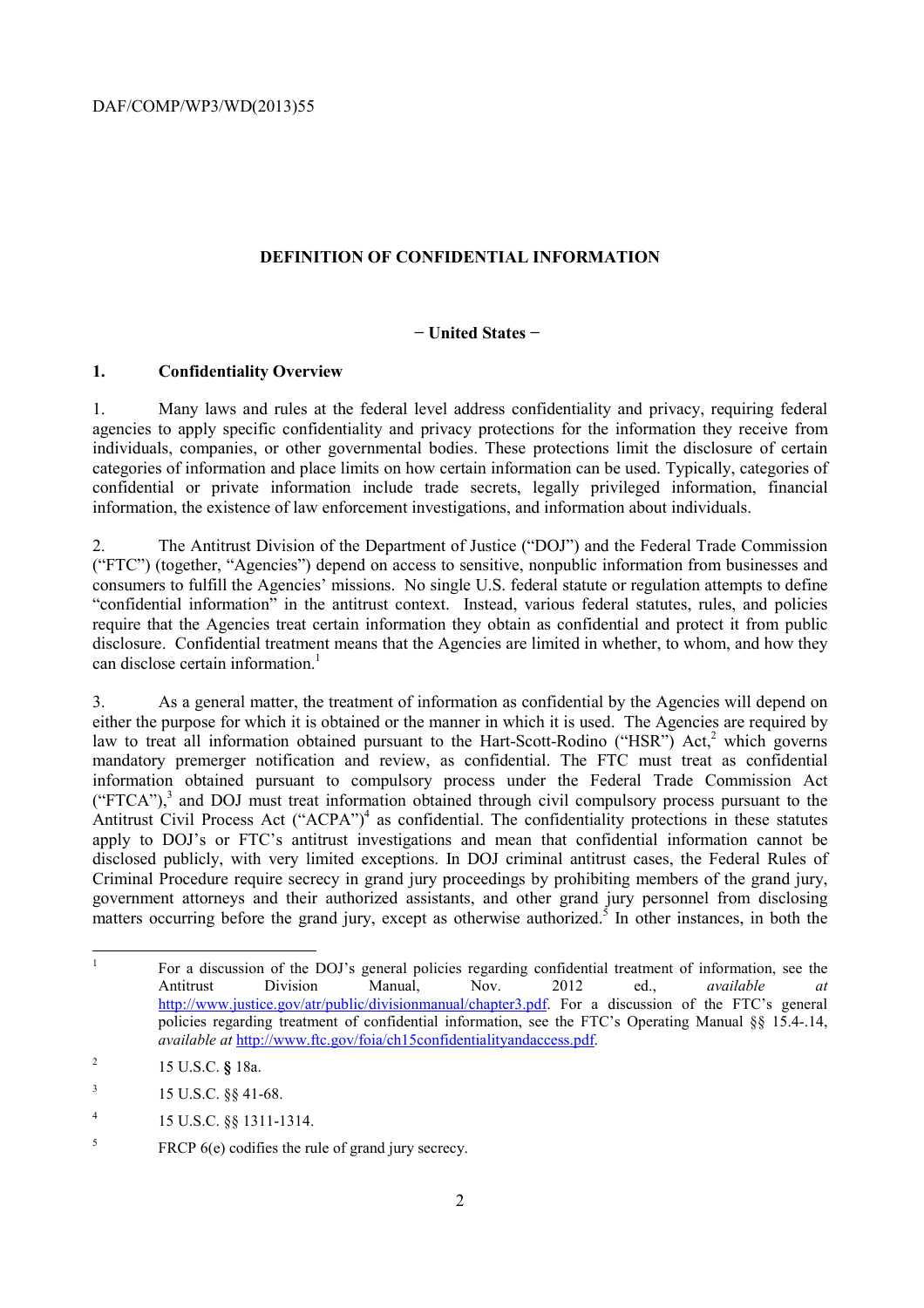civil and criminal contexts, the particular content of the material will require that the Agencies treat it as confidential. For example, laws governing privacy, national security information, and trade secrets require that the Agencies treat such information as confidential.

4. Information treated as confidential under the statutes cited above can be disclosed only in discrete circumstances and for specific uses. The HSR Act expressly allows the Agencies, Section 21 of the FTCA allows the FTC, and the ACPA allows DOJ, to use confidential information produced by parties and third parties in court proceedings. However, if the Agencies file civil (or in DOJ's case, criminal) cases in federal court and seek, or if the FTC issues a complaint in an administrative proceeding before an administrative law judge and seeks, to introduce evidence for use in court proceedings, the parties or source of the confidential information may ask the court for a protective order to prevent such information from being made public or from being used beyond the court proceeding. For example, a protective order may permit attorneys and expert witnesses in an antitrust case to access confidential financial information, but all references to this information in expert reports or testimonial evidence would be removed from the public version. In the event of a dispute, the court will hear arguments and determine what material, if any, should be covered by a protective order. Confidential information provided to a court can also be protected from disclosure by filing the information under seal. A similar process exists in FTC administrative proceedings. Information filed under seal will not be part of the public record.

Information Act ("FOIA"),<sup>6</sup> which provides the public with a right of access to federal agency records. extent that its disclosure could interfere with the proceedings, disclose a confidential source, or constitute 5. In addition to the statutes and rules cited above, the Agencies are subject to the Freedom of FOIA contains several exemptions that protect confidential information provided to federal agencies from being disclosed. When determining the confidential treatment of information provided to the DOJ or FTC, FOIA must be considered in conjunction with the HSR Act, the FTCA, the ACPA, and other applicable laws. Information exempt from disclosure under FOIA relevant to FTC or DOJ investigations includes: (i) information withheld on the basis of other statutory confidentiality protections,<sup>7</sup> including HSR and Civil Investigative Demand ("CID") materials; (ii) trade secrets and commercial or financial information identified as privileged or confidential; $^{8}$  (iii) information compiled for law enforcement purposes to the an unwarranted invasion of personal privacy; (iv) intra-agency and inter-agency memoranda or letters that would be routinely privileged in civil discovery, *e.g.*, attorney work-product or attorney-client information;<sup>10</sup> and (v) national defense or foreign policy information that is properly classified.<sup>11</sup> FOIA, however, does not authorize withholding information from Congress.

6. Agency policies may also provide confidentiality protections for certain types of information. For example, pursuant to the DOJ's Leniency Program, DOJ does not publicly disclose the identity of or information obtained from a leniency applicant absent prior disclosure by, or agreement with, the applicant, unless required to do so by court order in connection with litigation.

 $\overline{a}$ 

- <sup>9</sup> 5 U.S.C. § 552(b)(7)(A), (C), and (D).
- $10$  $5$  U.S.C.  $§$   $552(b)(5)$ .

<sup>6 5</sup> U.S.C. § 552.

 $7 \t 5 \t U.S.C. \t § 552(b)(3).$ 

 $8$  5 U.S.C. § 552 (b)(4).

<sup>&</sup>lt;sup>11</sup> 5 U.S.C. § 552(b)(1).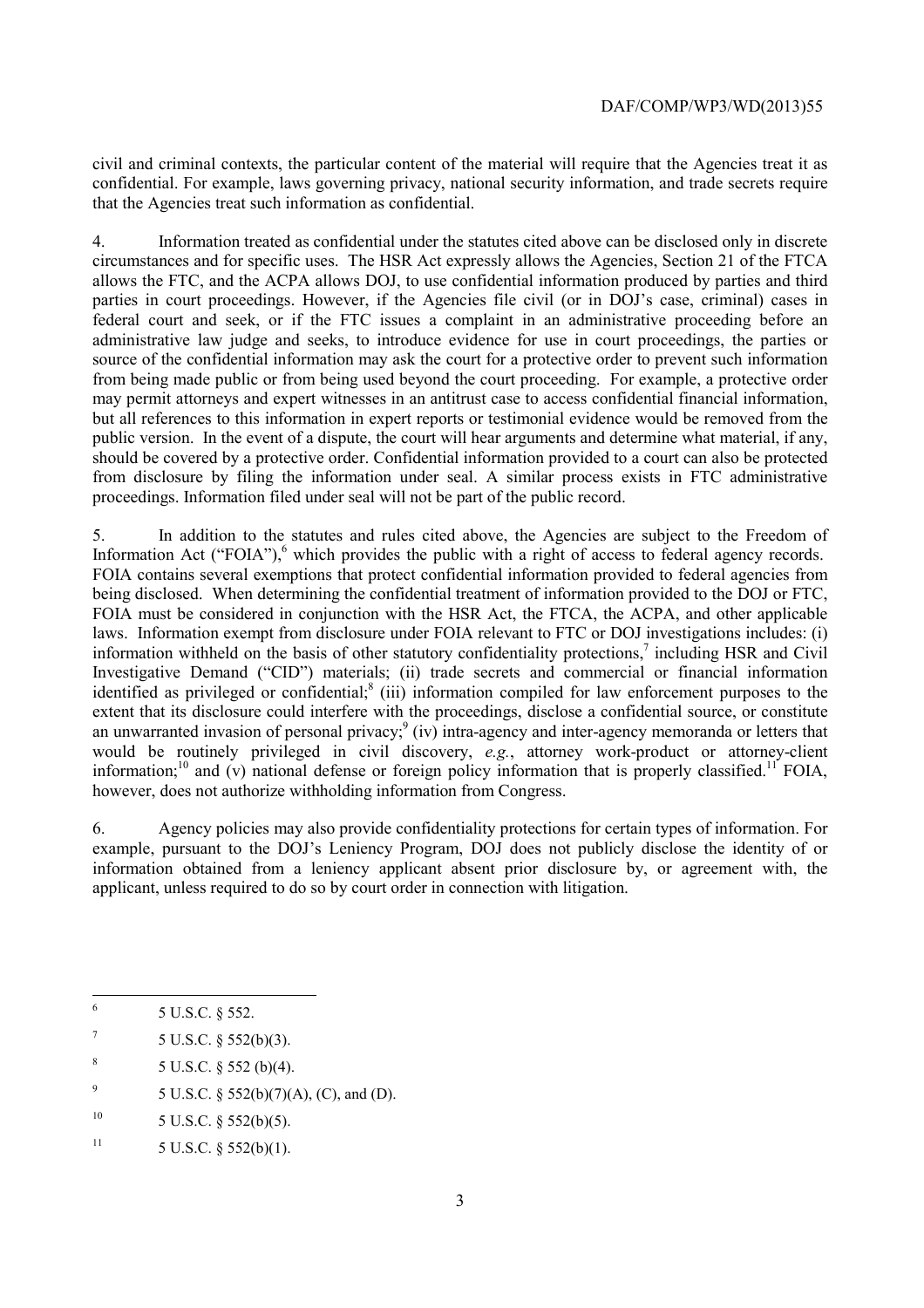#### DAF/COMP/WP3/WD(2013)55

## **2. Statutory Bases for Confidential Treatment of Information**

 competition law enforcement authorities in other jurisdictions without a party's written waiver of confidentiality. If a party to a transaction seeks early termination of the HSR Act's waiting period and 7. The HSR Act requires parties to certain acquisitions of voting securities or assets to file premerger notification with both Agencies and observe a waiting period before consummating the transaction. The HSR Act's confidentiality provision<sup>12</sup> provides that information submitted to the Agencies pursuant to the HSR Act is exempt from disclosure under FOIA and may not be made public (except as relevant to a judicial or administrative proceeding). The Agencies have consistently interpreted this provision as applying not only to information contained in HSR notifications, "second request" responses, and information provided voluntarily by the merging parties, but also regarding whether an HSR filing has been made, whether a second request has been issued, and a date the waiting period expires. Information obtained under the HSR Act is not disclosed to state attorneys general, other federal agencies, or early termination is granted, the HSR Act requires that the fact of early termination be published in the Federal Register, and that fact also is posted on the FTC's website.

8. Other federal laws also require the Agencies to treat specific types of information as confidential, regardless of how the information is obtained. The Privacy Act of 1974<sup>13</sup> balances the government's need to collect and maintain personal information about individuals with the rights of individuals to be protected against unwarranted invasions of privacy. The Act prohibits the Agencies from disclosing personal identifying information about an individual (*e.g*., social security numbers and date of birth) without his or her consent, except under certain specified circumstances. Employees at the Agencies with authorized access to personal information only may reveal it, in the performance of their official duties, to other government officials who have a need for the information.

9. The ACPA applies only to DOJ and authorizes DOJ to compel documents and testimony in furtherance of civil antitrust investigations through the issuance of CIDs. The ACPA requires that DOJ treat information obtained through CIDs as confidential, and Section 1313(c) states that, other than for use in oral depositions in furtherance of investigations, no documents produced or transcripts of oral testimony taken pursuant to a CID shall be disclosed without the consent of the person that produced the materials. There are limited exceptions to this rule: information obtained through a CID may be used before any court, before a grand jury, or in federal administrative or regulatory agency cases or proceedings, including in investigations conducted by FTC.

10. In federal criminal cases, including DOJ criminal antitrust investigations, Rule 6(e) of the Federal Rules of Criminal Procedure codifies a requirement of secrecy that attaches to grand jury proceedings. Rule 6(e) prohibits members of the grand jury, government attorneys, and other grand jury personnel from disclosing "matters occurring before the grand jury." There are limited exceptions to these secrecy requirements, which typically require a district court order to become effective in a particular case.

FTC. Section 6(f) of the FTCA generally prohibits the FTC from making public any trade secret, commercial or financial information obtained from any person that is privileged or confidential.<sup>14</sup> In 11. The FTCA protects confidential information and limits disclosure of materials submitted to the addition, all information received by the FTC pursuant to compulsory process<sup>15</sup> in an investigation to

 12 15 U.S.C. 18a(h).

<sup>13 5</sup> U.S.C. § 552a (2006).

 $14$ 15 U.S.C. § 46(f).

<sup>&</sup>lt;sup>15</sup> Under the FTCA, the FTC can authorize compulsory process, meaning the target is legally required to provide documents, written response, or testimony to the FTC.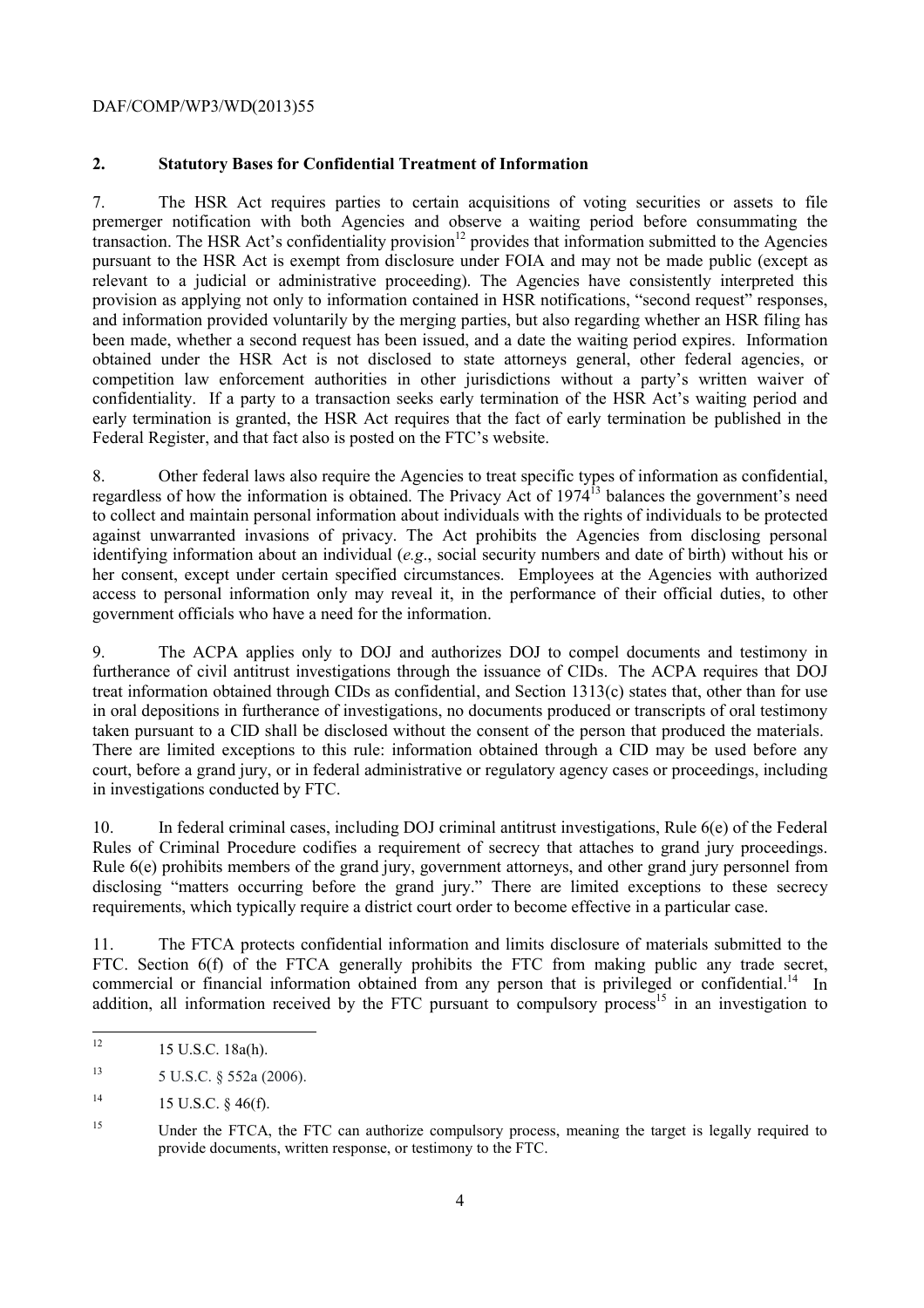investigation and provided either voluntarily or pursuant to compulsory process also is protected from determine whether a law has been violated is treated as confidential, and such information cannot be disclosed publicly without consent of the submitter, with limited exceptions, such as use in judicial proceedings under a protective order, discussed below.<sup>16</sup> Any material received by the Commission in any disclosure under  $FOIA$ <sup>17</sup>

 12. Other protections apply to information submitted to the FTC that the submitter marks as enforcement investigation that the submitter marks as confidential, and specifies the exceptions where Section 6(f) and the submitter is provided with 10 days' notice.<sup>19</sup> The FTCA does not prevent disclosure to confidential. FTC Rule of Practice ("FTC Rule") 4.10<sup>18</sup> limits disclosure of information obtained in a law disclosure may be allowed, such as for use in judicial proceedings under a protective order, discussed below. Information that the submitter marks as confidential received in a context other than law enforcement cannot be disclosed publicly unless the FTC determines that the information is not covered by Congress but requires the FTC to notify the submitter of the information of a Congressional request for information.20

13. The FTC has discretion to disclose information obtained pursuant to compulsory process or information submitted voluntarily that is marked as confidential in response to a written request from a federal or state law enforcement agency that requires such information for an investigation. Before the FTC considers such a request, the law enforcement agency must certify to the FTC that confidential information will be maintained in confidence and will be used only for official law enforcement purposes.<sup>21</sup>

14. In civil investigations, the DOJ will disclose confidential information to another federal or state law enforcement agency pursuant to waivers from the parties. In criminal cases, Federal Rule of Criminal Procedure  $6(e)$  limits the disclosure of information obtained in grand jury proceedings.

## **3. Judicial Treatment of Confidential Information**

to apply after the Agencies have filed a complaint in federal court or initiated administrative proceedings. allows the FTC, to use confidential information produced by the parties and third parties in judicial or 15. The statutory restrictions and rules governing the treatment of confidential information continue However, the HSR Act expressly allows the Agencies, the ACPA allows DOJ, and Section 21 of the FTCA administrative proceedings. As mentioned above, parties or sources of information can request that the court grant a protective order to protect confidential information from disclosure beyond individuals identified in the order. Rule 26(c) of the Federal Rules of Civil Procedure enables parties in civil cases in federal courts to seek a judicial protective orders to limit public access to discovery materials upon a showing of "good cause," and FTC Rule 3.31(d) allows for an administrative law judge to issue a

<sup>19</sup> FTCA § 57b-2b(c), 15 U.S.C. § 57b-2(c).

 $16$ FTCA § 57b-2b(b), 15 U.S.C. § 57b-2(b).

 $17$ 17 FTCA § 57b-2b(f), 15 U.S.C. § 57b-2(f).

<sup>&</sup>lt;sup>18</sup> 16 C.F.R. Sec. 4.10.

<sup>20</sup>  *also* FTC Rule 4.10, 16 C.F.R. § 4.10 (protecting specific categories of information from disclosure) and FTCA Section 21(c) offers protections for information designated confidential by the submitter and  $21(d)$ provides protections for trade secrets and governs disclosures to Congress, 15 U.S.C. § 57b-2(c), (d); *see*  FTC Rule 4.11, 16 C.F.R. § 4.11b (governing Congressional requests for information and notice to submitters).

<sup>21</sup>*See* 15 U.S.C. § 57b-2 and FTC Rule 4.10(d), 16 C.F.R. § 4.10(d); 46 FR 26284, 26291 (1981).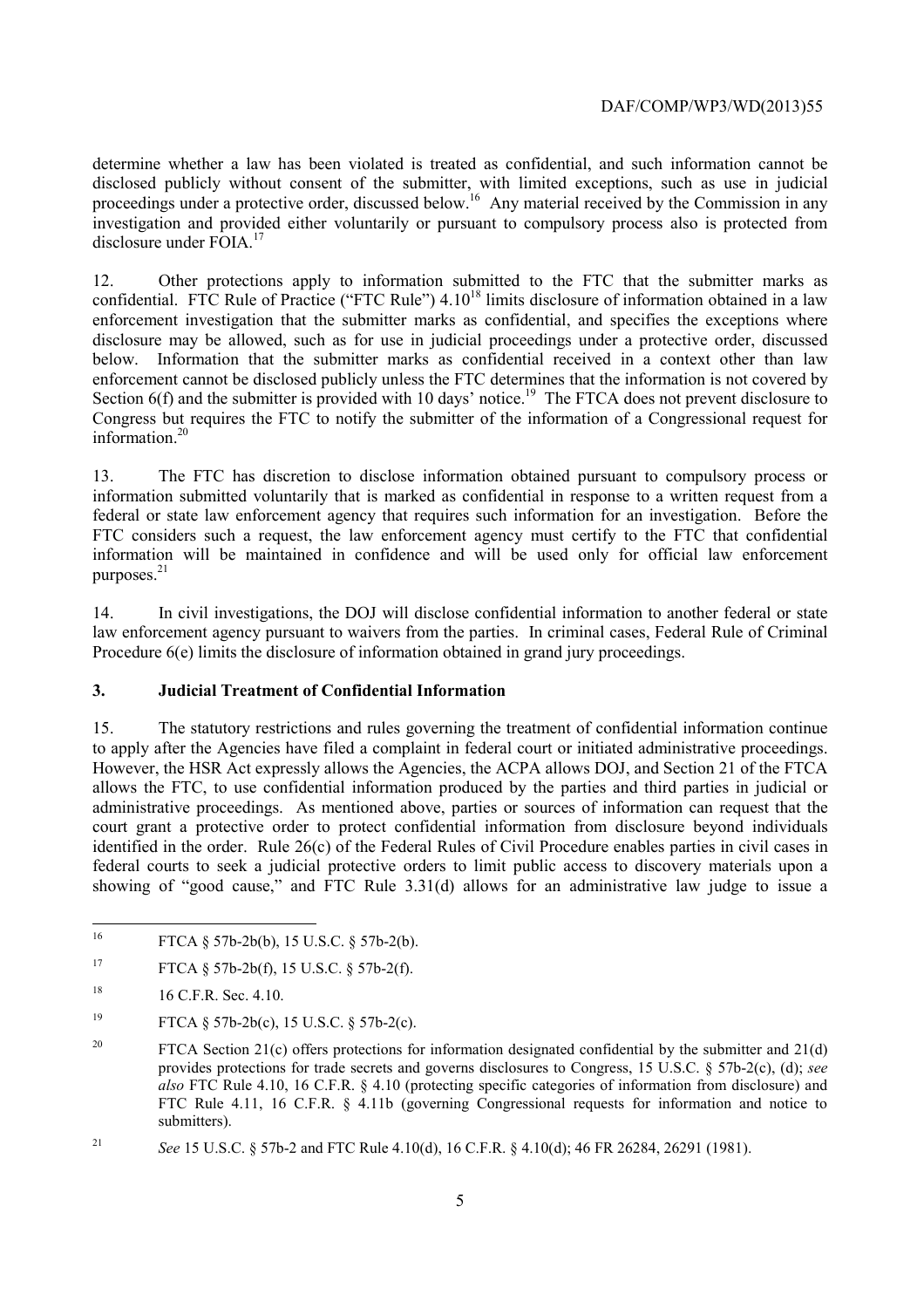# DAF/COMP/WP3/WD(2013)55

protective order "to protect the parties and third parties against improper use and disclosure of confidential  $\frac{1}{1}$ information<sup>"22</sup>

 DOJ will seek to reach agreement on the terms of proposed protective orders sought from a court. When 16. Judicial and administrative courts have extensive experience evaluating requests for protective orders and, in determining whether to issue such orders, will consider several factors, including the confidentiality interests at issue, the fairness and efficiency of limiting public access to information, and the importance of the litigation to the public.<sup>23</sup> Parties often seek protective orders from the court to restrict public dissemination of confidential business information. In many cases, the parties and FTC or requesting a protective order, a party may file a motion with the court to file confidential information under seal, meaning that the information may be reviewed by the court without becoming a public record. Federal Rule of Civil Procedure 5.2 and the FTC's administrative law judges also allow a party to provide a redacted copy of a document that will be made public while providing the court with an unredacted copy containing confidential information under seal.

17. In DOJ's criminal cases Federal Rule of Criminal Procedure 49.1 provides, and in FTC administrative cases FTC Rules 3.45(b) and 4.2(c)(4) provide, that certain private information, such as financial account numbers, dates of birth, and home addresses, may not be disclosed in full in court filings. For good cause, a court may order redaction of additional information or limit or prohibit a nonparty's remote electronic access to a filed document. A court may also order that a filing be made under seal without redaction and that a redacted version be filed on the public record.

# **4. Treatment of Confidential Information in the Context of International Cooperation**

 and non-U.S. competition authorities to share the party's or third party's confidential information. In many matters, this enables more effective cooperation. Before confidential information is shared, the Agencies 18. Parties or third parties may choose to waive confidentiality protections to permit the Agencies will have an arrangement with the cooperating non-U.S. competition authorities that they will protect confidential information in accordance with their own statutes and rules.

involving non-U.S. competition authorities, which is available on the Agencies' websites.<sup>24</sup> In the 19. The Agencies have developed a joint model waiver of confidentiality for use in civil matters Agencies' practice, the primary use of waivers is to permit informed discussions by agencies in different jurisdictions of confidential information that both agencies already possess. Most cooperation occurs through oral communication between the staffs of the investigating agencies, although in some instances agencies have provided access to physical documents during the course of their cooperation.

20. In the absence of a waiver, the Agencies may share confidential information with their counterparts pursuant to a mutual assistance agreement under the International Antitrust Enforcement Assistance Act ("IAEAA"). The IAEAA sets out specific confidentiality safeguards for sharing information under antitrust mutual assistance agreements.<sup>25</sup> The U.S.-Australia Mutual Antitrust Enforcement Assistance Agreement, the only agreement concluded under the IAEAA to date, provides that requests for assistance under the Agreement shall be accompanied by written assurances by the relevant antitrust authority that there have been no significant modifications to the confidentiality laws and

 16 C.F.R. § 3.31(d). A sample protective order is included in Appendix A to § 3.31.

<sup>&</sup>lt;sup>23</sup> For a general reference on protective order issues, *see* Antitrust Law Developments, 731 (7<sup>th</sup> ed. 2012).

 $24$ <sup>24</sup>*See* http://www.ftc.gov/oia/waivers/index.shtm and http://www.justice.gov/atr/public/international/index.html.

<sup>25</sup>*See* 15 U.S.C. 6201 *et seq.* Art. III.C.